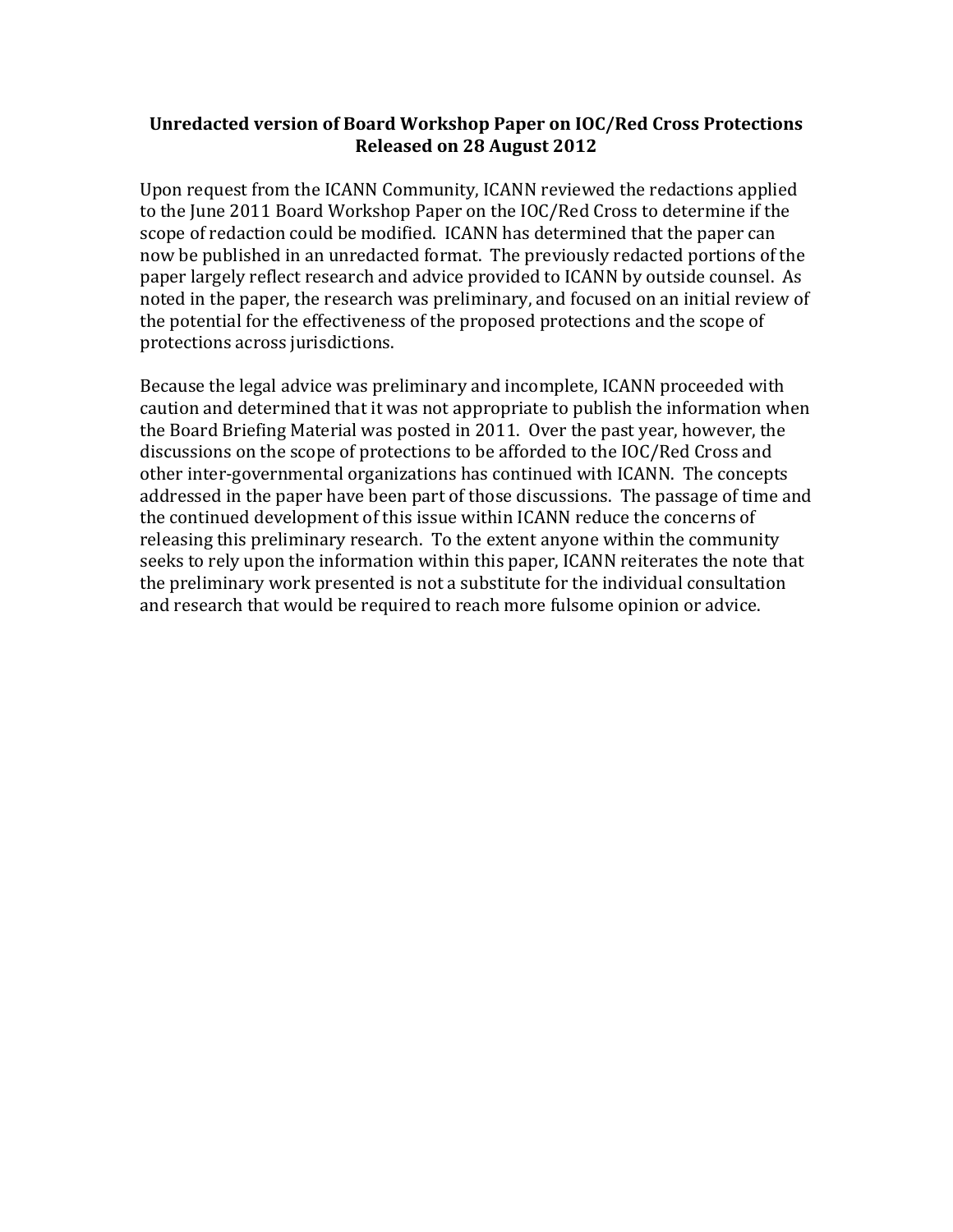#### **Response to Board Questions: Red Cross and International Olympics Committee Properties**

### **I. INTRODUCTION**

At its meeting in Istanbul, the Board considered the ongoing requests by the International Olympic Committee (IOC) and the Red Cross that certain of their properties be placed on reserved names lists at the top and second levels in new  $gTLDs$ <sup>1</sup>. Specifically, the IOC has requested that the English words "Olympic" and "Olympiad" be added to the reserved names lists. The Red Cross has requested reservation of the words Red Cross, Red Crescent, Red Crystal and Red Lion and Sun, each translated into certain of the six UN languages.

The Governmental Advisory Committee (GAC) expressed "strong support of the GAC for the request from the International Olympic Committee and the International Red Cross and Red Crescent Movement for the key words most directly associated with their respective Charters to be added to the Reserved Names list."<sup>23</sup>

To assist in its consideration of this issue, the Board asked the following questions regarding these specific requests:

- Why did each organization request the particular words they identified as those that should be reserved?
- How will reserving those particular words (at the second level particularly) be effective in protecting the interests of the organization, when so many abuses now concern variations of those words?

The Board also asked staff to answer the following questions:

- What is the history of (or what is the process for) how names were placed on the reserved names list?
- How many other organizations would satisfy the criteria developed that would allow the Red Cross and IOC Properties to be placed on the reserved names lists?

!!!!!!!!!!!!!!!!!!!!!!!!!!!!!!!!!!!!!!!!!!!!!!!!!!!!!!!

 $1$  *See* Attachment A with list of links to all of the letters from the Red Cross and the IOC requesting such protection.

<sup>&</sup>lt;sup>2</sup> See Attachment A with link to GAC Advice.

 $3$  The GAC noted in the same 26 May comments that they do not support a GPML or any expanded reservations, they are only supporting IOC and Red Cross requests.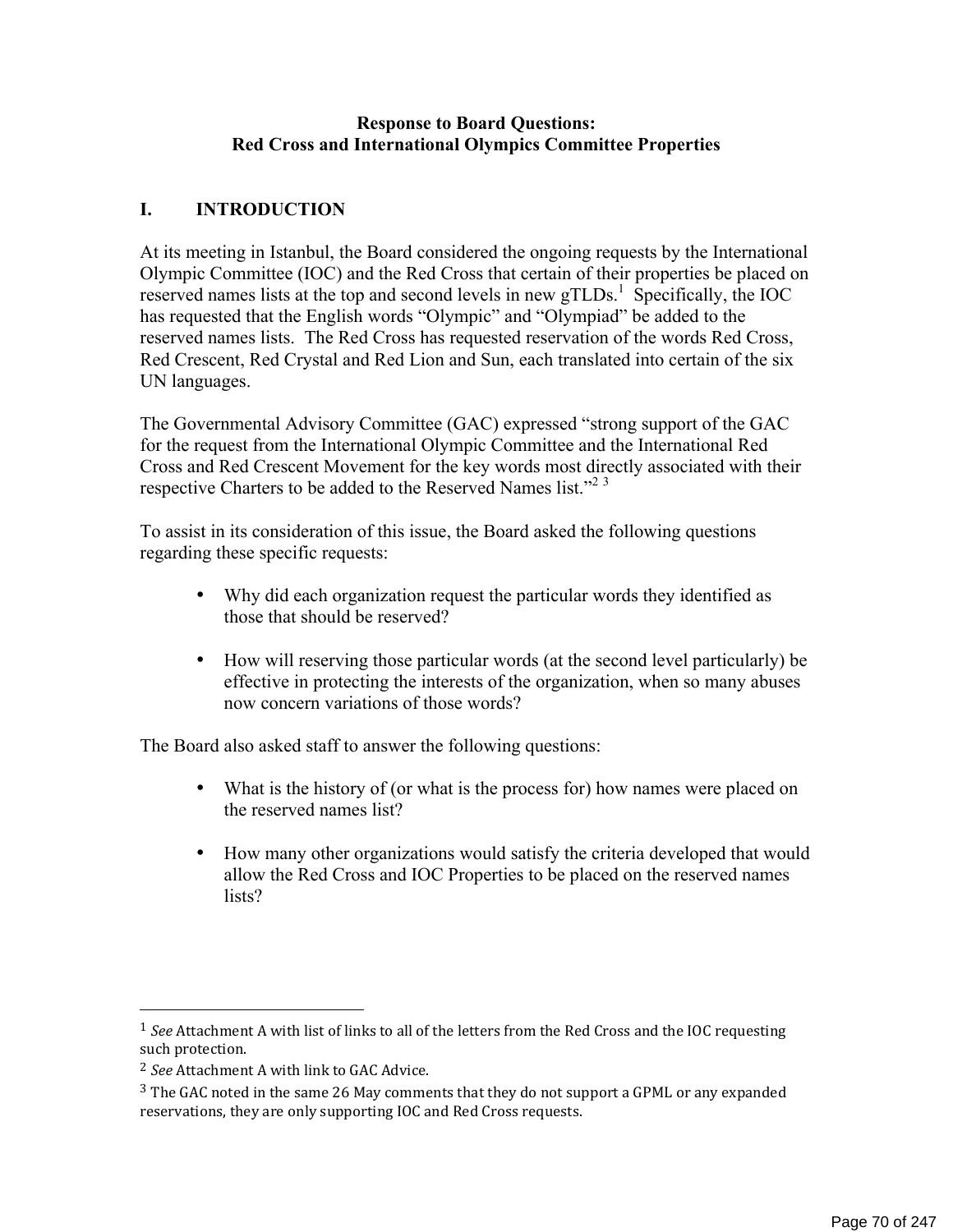### **II. QUESTIONS POSED REGARDING THE REQUESTED RESERVATIONS**

It was thought that these questions should be posed directly to those requesting the reservation or answered by looking at the documentation they provided. The IOC was able to respond to directly to the questions posed. In light of the other issues with which the Red Cross is presently dealing, it has not been able to directly respond as of yet. Staff will provide an update to the Board if additional information from the Red Cross is received.

#### **A. Why were particular words chosen?**

In response to this first question, the IOC stated that:

[T]he words OLYMPIC and OLYMPIAD were chosen for three reasons. First, these two Olympic words are uniformly reserved through special national legislation protecting the Olympic Movement. (See the chart annexed to the IOC's letter of April 4, 2011.) Second, as we have learned through years of enforcement efforts, these words are the two most frequently infringed Olympic words in the domain name system. Third, the words OLYMPIC and OLYMPIAD are the primary and most essential words used to signify the Olympic Games.

In its 5 April 2011 letter to ICANN, the Red Cross noted as follows:

The Movement has used and protected the Red Cross emblem and name since the first Geneva Convention, in 1864. The Movement has used and protected the Red Crescent and Red Lion with Sun emblems and names since at least the 1929 Geneva Convention. The Movement has used and protected the Red Crystal emblem and name since at least the 2005 Geneva Convention.

Moreover, the Movement can show that its names are well-known internationally, and recognized by the various treaties and protocols of the Geneva Convention, which has 194 country parties, and various national statutes.

#### **B. Why will particular words chosen protect the organization?**

As part of this question, the parties were asked to describe how reservation of the proposed names would be effective since typographical variations of well-known names are also subject to abuse. In response, the IOC stated that:

[R]eservation at the second level will protect the Olympic Movement by obviating the need for defensive registration of these words in each new gTLD. Premium rates for defensive registration and renewal of these words would rapidly accrue with every new gTLD launch.

At the second level, the IOC proposal merely requests reservation of these two words; the IOC hopes to work with new gTLD registries to protect against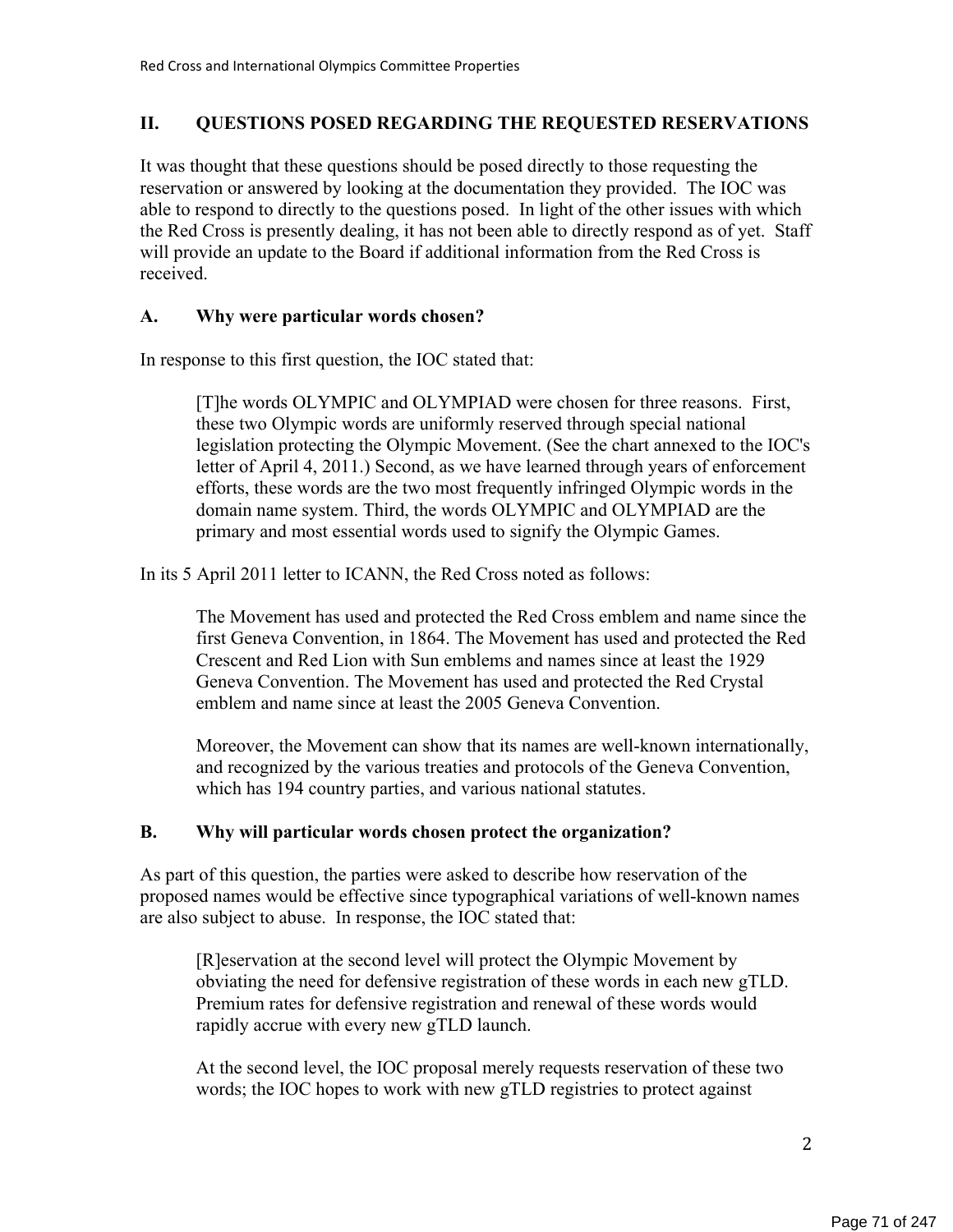registration and abuse of confusingly similar names at the second level, as we have done with some existing registries.

The Red Cross has not yet had the opportunity to respond.

In addition to the responses above, it is believed that the reservations proposed will be effective for the stated goals of these parties. First, and most importantly, an organization seeks primarily to protect the good will and reputation associated with its own name. In addition, most typosquatting abuses occur in the largest registries. For example, the highest rate of infringement cases resolved using the UDRP has been found in .COM<sup>4</sup>, and a significant percentage of defensive registrations occur in the largest TLDs rather than the newer gTLDs. Entities registering their marks across TLDs tend to register the exact match of the name. Entities registering typographical variations of their name tend to register those names in .COM only or in select largest registries. There would be no need to register all the misspellings of a name if no one is attempting to type in the name on that gTLD. Only if a new gTLD is very popular would there be a significant need for defensive registrations. Therefore, the protections proposed for these names in new TLDs need not include typographical errors to be effective.

# **III. QUESTIONS POSED TO STAFF**

#### **A. What is the History of "Reserved Names" in New gTLDs?**

The Board requested background on the development of the lists of reserved names for new gTLDs. There are two separate lists of reserved names: one for the top level and second level.

#### *Top Level Reserved Names*

!!!!!!!!!!!!!!!!!!!!!!!!!!!!!!!!!!!!!!!!!!!!!!!!!!!!!!!

The current draft top-level Reserved Names list appears at section 2.2.1.2 of the Applicant Guidebook:

AFRINIC, ALAC, APNIC, ARIN, ASO, CCNSO, EXAMPLE, GAC, GNSO, GTLD-SERVERS, IAB, IANA, IANA-SERVERS, ICANN, IESG, IETF, INTERNIC, INVALID, IRTF, ISTF, LACNIC, LOCAL, LOCALHOST, NIC, NRO, RFC-EDITOR, RIPE, ROOT-SERVERS, RSSAC, SSAC, TEST, TLD, WHOIS, WWW

This list of reserved strings can be broken roughly into two categories: technical-related reservations and ICANN/IANA-related names.

<sup>44</sup> See,

http://www.circleid.com/posts/20090202\_analysis\_domain\_names\_registered\_new\_gtlds/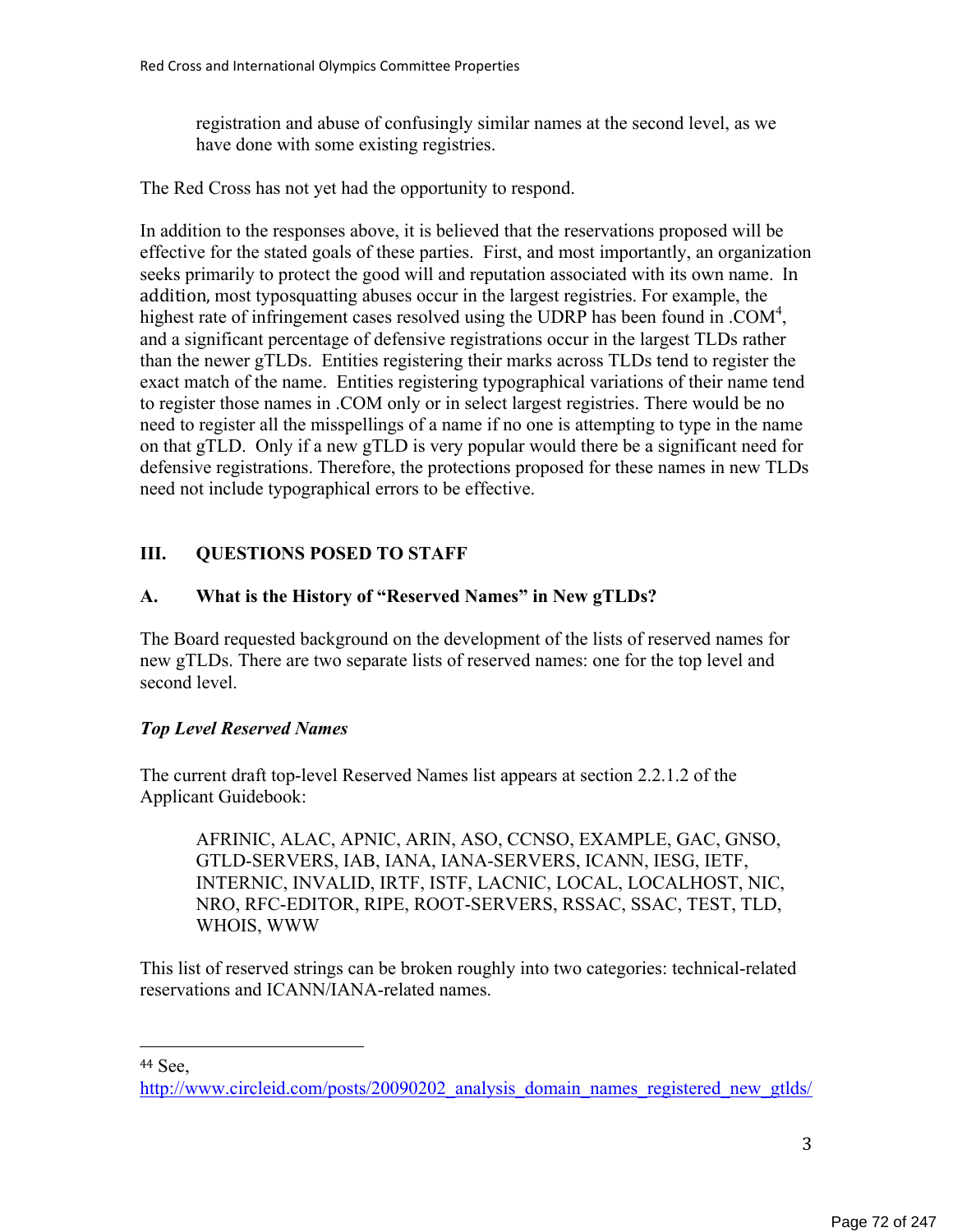**Technical-related reservations:** (EXAMPLE, INVALID, LOCAL, LOCALHOST, NIC, TEST, TLD, WHOIS, WWW) are based on RFC 2606 and additional outreach and consultation. RFC 2606 <http://tools.ietf.org/html//rfc2606> specifies the reservation of TEST, EXAMPLE, INVALID, and LOCALHOST. Afterward, LOCAL and TLD were added to the reserved list based on discussions with IETF and IAB leadership, the root server operators, and other DNS experts. (Note: additional names might be added to this list prior to launch; of note is an Internet-Draft <https://datatracker.ietf.org/doc/draftchapin-rfc2606bis/>.)

The Applicant Guidebook notes that ICANN will reserve translations of "test" and "example" in multiple languages, but the remainder of the strings are reserved only in the form noted above (presumably in ASCII). The reservation of test and example in multiple languages is planned in accordance with ICANN's "example.test" IDN evaluation program <http://idn.icann.org/>.

**ICANN/IANA-related names:** (AFRINIC, ALAC, APNIC, ARIN, ASO, CCNSO, GAC, GNSO, GTLD-SERVERS, IAB, IANA, IANA-SERVERS, ICANN, IESG, IETF, INTERNIC, IRTF, ISTF, LACNIC, NRO, RFC-EDITOR, RIPE, ROOT-SERVERS, RSSAC, and SSAC) have been reserved at the second level in every ICANN registry agreement since 2001. ICANN's registry agreements have also included reservations for registry operations, and these names have been incorporated into the top-level reserved list: NIC, WHOIS, and WWW.

The reservation of the ICANN-IANA names at the top level is consistent with the recommendations of the GNSO's "Reserved Names Working Group." The RNWG's 2007 final report is posted at <http://gnso.icann.org/issues/new-gtlds/final-report-rn-wg-23may07.htm>.

#### *Second-Level Reserved Names*

The second-level reserved names list appears in Specification 5 to the proposed base registry agreement for new gTLDs <http://www.icann.org/en/topics/new-gtlds/draftagreement-specs-redline-15apr11-en.pdf>. The second-level reserved list is narrower; it does not include the ICANN/IANA-related names. The following categories of names are reserved at the second-level:

**Country names and two-character strings**: these have been reserved based on input from the GAC. Country names at the second level can be released either in agreement with each relevant government for particular strings, or with ICANN's approval subject to GAC review for all country names in a particular TLD.

**Registry operations, and "EXAMPLE"**: NIC, WWW, IRIS and WHOIS are reserved at the second level for use by the registry operator, and EXAMPLE is reserved per RFC 2606.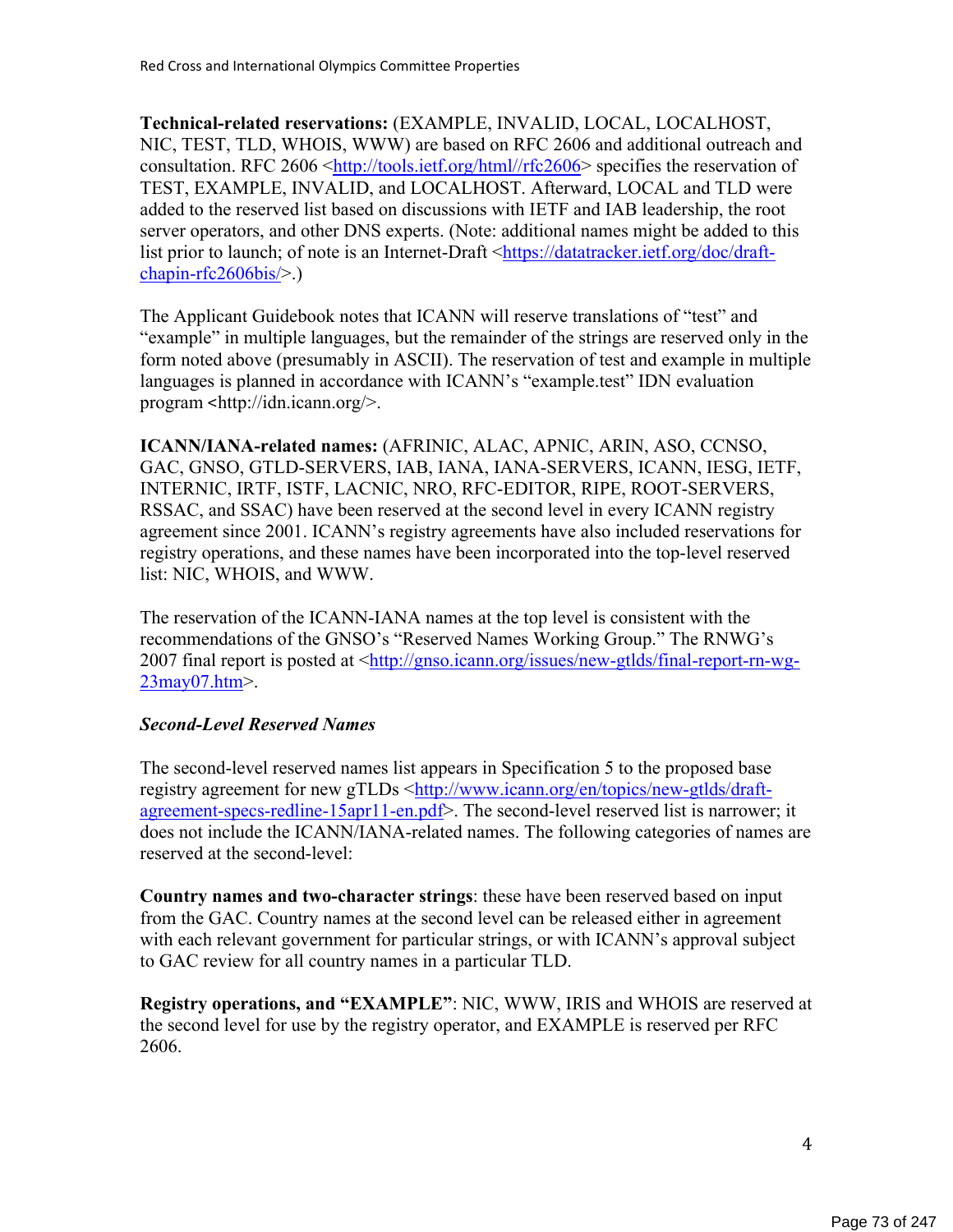**Tagged domain names**: labels with hyphens in the third and fourth position may only be registered if they are valid IDNs.

The two reserved names lists have been developed with public input over the course of five or more successive drafts of the Applicant Guidebook and proposed registry agreement. Discussions concerning what should (and should not) be reserved have taken place in the course of consultation with the community on the several drafts of the New gTLD Applicant Guidebook. Staff has conducted outreach and accepted input on issues such as possibly reserving common file extensions <http://www.icann.org/en/topics/dnsstability-draft-paper-06feb08.pdf>.

The reservations at the second-level are subject to either expansion or release by ICANN in the future. Specification 5 states, "except to the extent that ICANN otherwise expressly authorizes in writing." Also, the subject of reserved names is one of the topics on which the ICANN community may establish new "Consensus Policies" binding on gTLD registries; see new gTLD agreement Specification 1, section 1.3.3 <http://icann.org/en/topics/new-gtlds/agreement-specs-clean-30may11-en.pdf>.

#### **B. How Many Other Organizations would Satisfy the Identified Criteria?**

The brief study, outlined below, concludes that very few, if any, organizations apart from the IOC and the Red Cross could satisfy the proposed set criteria for reservation that are listed below. To date, no others have been identified.

#### *Identified Criteria*

!!!!!!!!!!!!!!!!!!!!!!!!!!!!!!!!!!!!!!!!!!!!!!!!!!!!!!!

As the Board previously discussed, if additions are made to the Reserved Names, such as those requested by the IOC and the Red Cross, the reserved names must satisfy stringent criteria. Criteria must be tailored so that reservation is limited to a few with extraordinary reach and public service.

Specifically, the two organizations that are the subject of the recent GAC advice, meet the following criteria:

- The Movement or Organization requesting that one or more of its Intellectual Properties ("Properties") be place on the Reserved Names list must have been wellestablished long before (such as 50 or 100 years) the new gTLD policy was adopted by the Board on 26 June 2008. $^5$
- The names are widely recognized and closely associated with the Movement or Organization.
- One or more Properties of the Movement or Organization must be protected by legislation in at least 30 countries, on at least four continents.

<sup>&</sup>lt;sup>5</sup> Note that the IOC and the Red Cross have been in existence for over 100 years.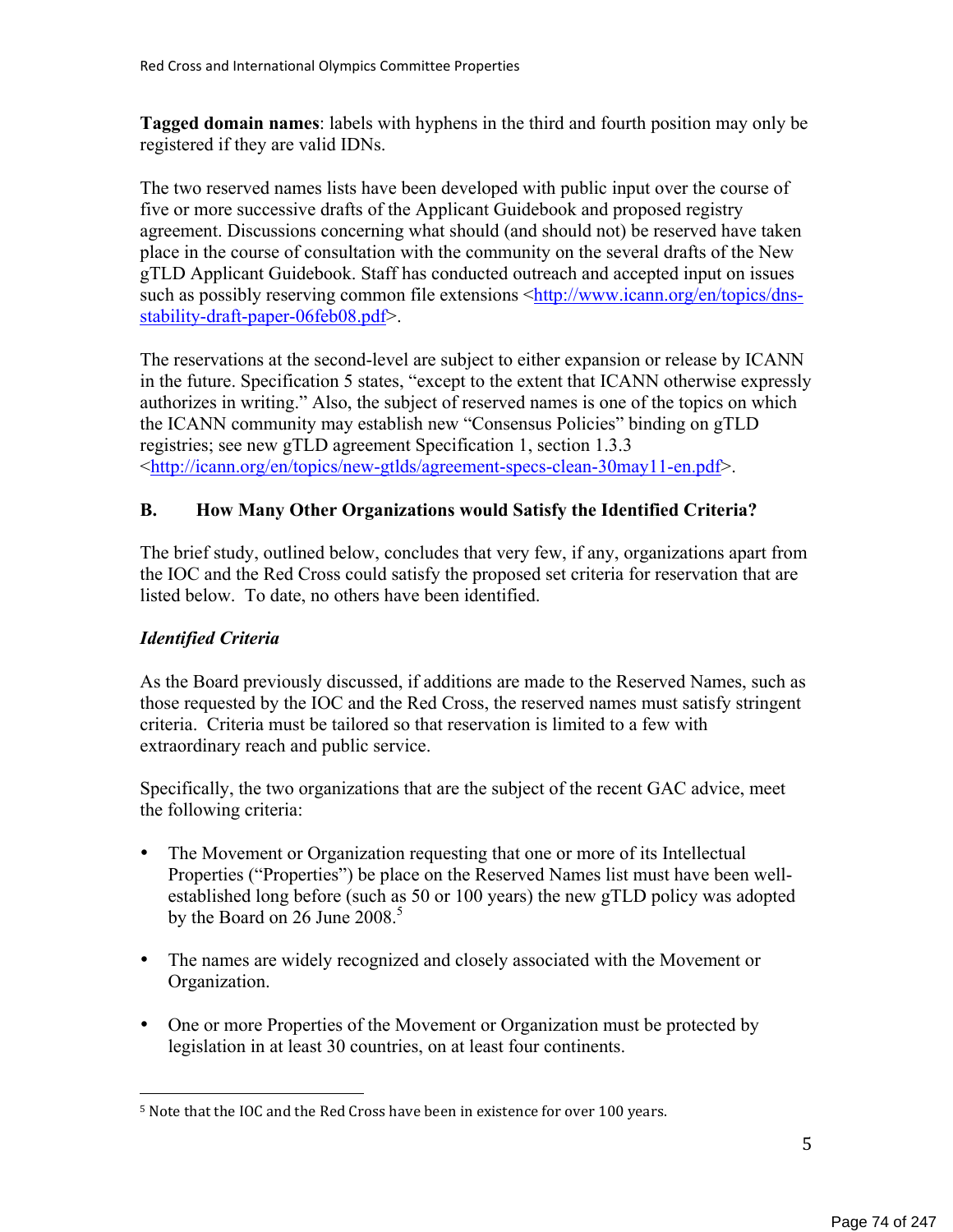- One or more Properties of the Movement or Organization must be protected by one or more treaties adopted by at least 60 countries.
- The Movement or Organization must be a non-profit institution (or the equivalent) operating in the public interest *and* the reservations of names must serve the public interest.
- GAC advice must have been received indicating the GAC's strong support for the Movement's or Organization's request to have one or more of its Properties placed on a Reserved Names list.

#### *Other Organizations that might satisfy the Criteria*

To make a preliminary determination, without conducting a country-by-country analysis, which would have been prohibitive in terms of financial resources, outside counsel conducted online research in numerous countries for Properties that are specifically protected by national legislation (*i.e*., potentially satisfying the third criterion above). Since the criteria proposed are cumulative, this particular criterion can serve as a threshold: If a Property is not widely protected by national legislation, it is unnecessary to consider the other criteria.

Counsel conducted online searches for legislation using both national databases of legislation (where accessible) and various search engines, using pertinent search terms. As a means of testing the validity of the search strategies, the search generally began for a particular country by searching for "Olympics" and "Red Cross" (or the equivalents in the relevant language). Such searches often yielded specific national legislation protecting those Properties, as expected. Counsel repeated these same searches using other terms of global organizations, including the following: UN, UNESCO, ITU, WHO, CARE International, Caritas, WWF, Maltese Order, Amnesty International and Médecins Sans Frontières. These latter searches yielded only a few "hits" on national legislation protecting those names. See Attachment 2 for the results of those searches.

Outside counsel noted that while, their research cannot fully substitute for individual consultations with intellectual property lawyers in the all relevant jurisdictions, based upon their research, they anticipate that very few, if any, organizations apart from the IOC and the Red Cross could satisfy the criteria. They have not yet discovered any others that do satisfy the criteria.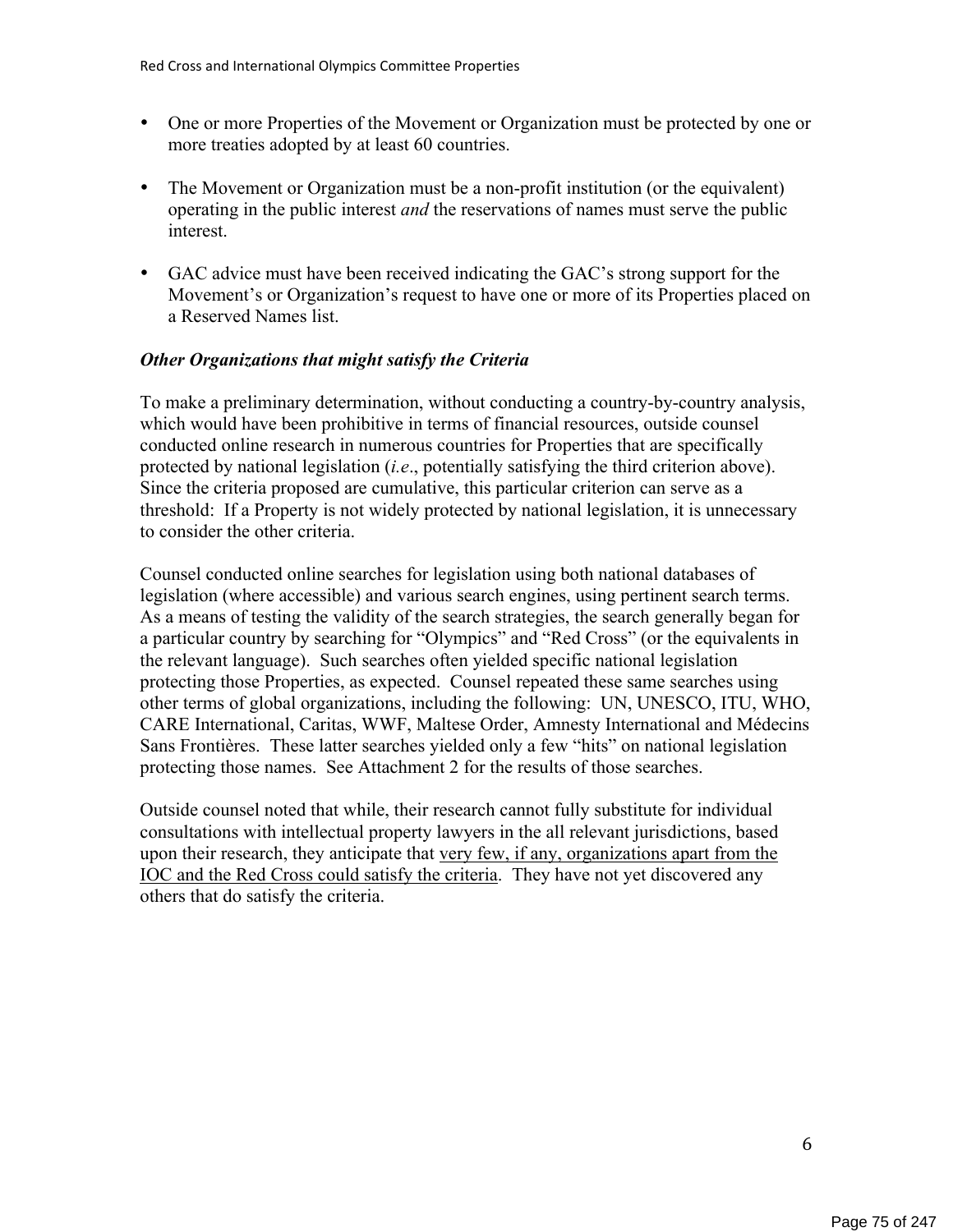### **Attachment 1**

### **IOC letters:**

5 December 08 (AGv1 comment) http://forum.icann.org/lists/gtld-guide/msg00053.html

9 April 09 (AGv2 comment) http://forum.icann.org/lists/2gtld-guide/msg00019.html

20 November 09 (AGv3 comment) http://forum.icann.org/lists/3gtld-guide/msg00060.html

1 April 10 (Nairobi excerpts comment) http://forum.icann.org/lists/urs-15feb10/msg00019.html

21 July 10 (AGv4 comment) http://forum.icann.org/lists/4gtld-guide/msg00051.html

29 November 10 (Proposed Final AG comment) http://forum.icann.org/lists/5gtld-guide/msg00008.html

1 February 2011 letter http://www.icann.org/en/correspondence/lacotte-stupp-to-pritz-stathos-01feb11-en.pdf

4 April 2011 letter http://www.icann.org/en/correspondence/stupp-to-pritz-stathos-04apr11-en.pdf

# **Red Cross letters:**

21 July 10 (AGv4 comment) http://forum.icann.org/lists/4gtld-guide/msg00072.html

9 December 10 (Proposed Final AG comment) http://forum.icann.org/lists/5gtld-guide/msg00067.html

10 May 2011 letter http://www.icann.org/en/correspondence/hughes-to-pritz-stathos-10may11-en.pdf

5 April 2011 letter http://www.icann.org/en/correspondence/hughes-to-pritz-stathos-05apr11-en.pdf

# **GAC Advice:**

13 May 2011 GAC Advice http://www.icann.org/en/correspondence/dryden-to-dengate-thrush-12may11-en.pdf

7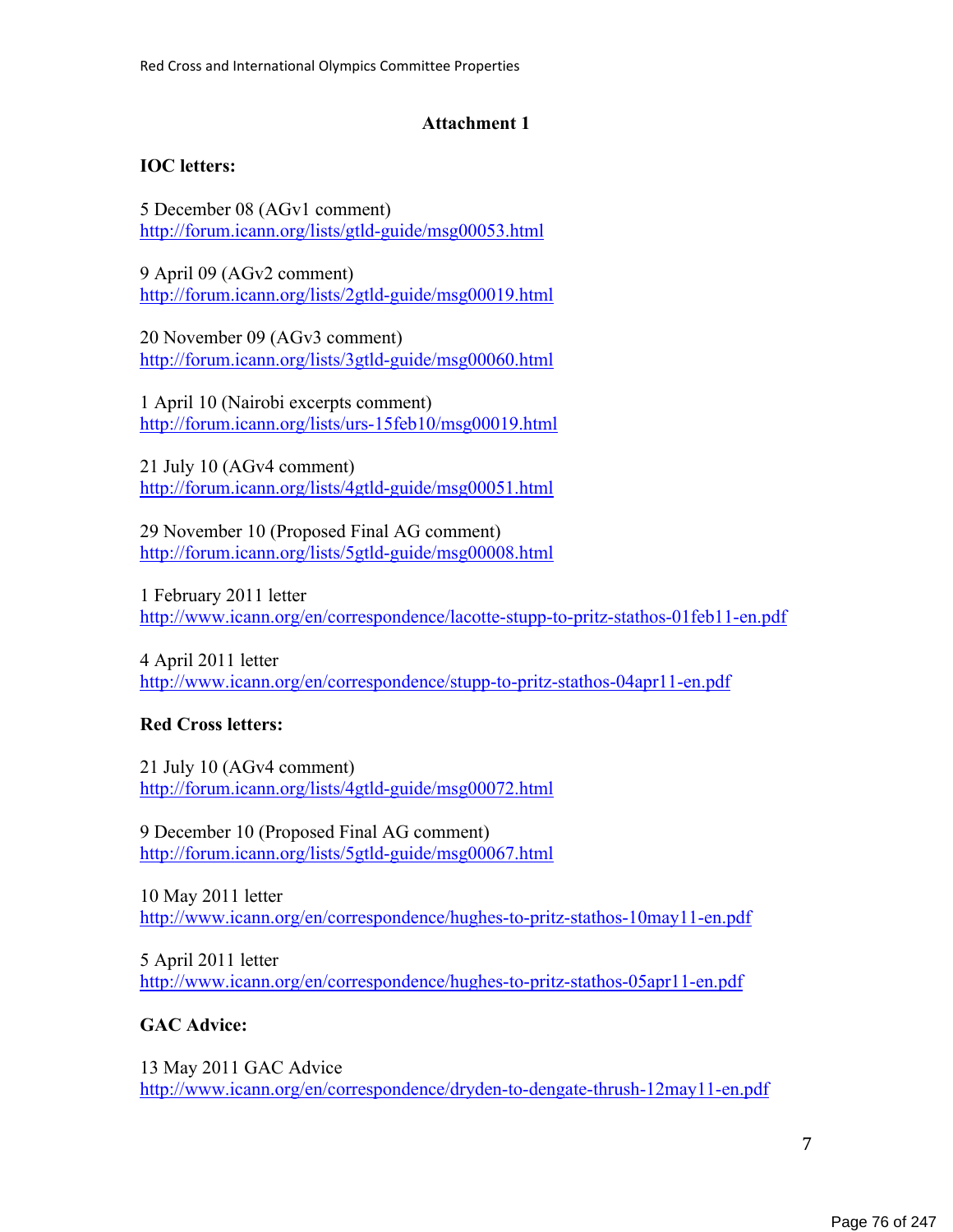| Country       | <b>Searches</b>                                                                                                                 | <b>Properties</b><br>found to be<br>protected by<br>legislation                                 | <b>Properties not</b><br>found to be<br>protected by<br>legislation                                            |
|---------------|---------------------------------------------------------------------------------------------------------------------------------|-------------------------------------------------------------------------------------------------|----------------------------------------------------------------------------------------------------------------|
| Argentina     | Online searches using various<br>search engines                                                                                 | Olympic<br>symbol, etc.                                                                         | UN, UNESCO,<br>ITU, Caritas,<br>Amnesty<br>International,<br>WWF, FAO                                          |
| Austria       | Online searches using various<br>search engines.<br>Official website for Austrian<br>statutes:<br>www.ris.bka.gv.at/Bundesrecht | UN and other<br>international<br>organizations<br>(list, including)<br>ITU, UNESCO,<br>$etc.$ ) | WWF, Amnesty<br>International,<br><b>CARE</b><br>International,<br>Caritas, Maltese<br>Order                   |
| Azerbaijan    | Online searches via WIPO site                                                                                                   | UN flag                                                                                         | ITU, UNESCO,<br><b>CARE</b><br>International,<br>WWF, Amnesty<br>International,<br>Médecins Sans<br>Frontières |
| El Salvador   | Online searches via WIPO site                                                                                                   | UN                                                                                              | ITU, UNESCO,<br><b>CARE</b><br>International,<br>WWF, Amnesty<br>International,<br>Médecins Sans<br>Frontières |
| <b>Brazil</b> | Brazilian law in:<br>www.law.nyu.edu/library/research<br>www.lexml.gov.br                                                       | <b>UN</b>                                                                                       | ITU, WWF, CARE<br>International,<br>WHO, UNESCO,<br>Caritas, Maltese<br>Order, Médecins<br>Sans Frontières     |
| China         | Online searches via WIPO site<br>www.lawinfochina.com                                                                           | Olympic<br>symbols, Red                                                                         | ITU, UNESCO,<br>FAO, WWF,                                                                                      |

**Attachment 2 Research of Protected Names in Various Jurisdictions**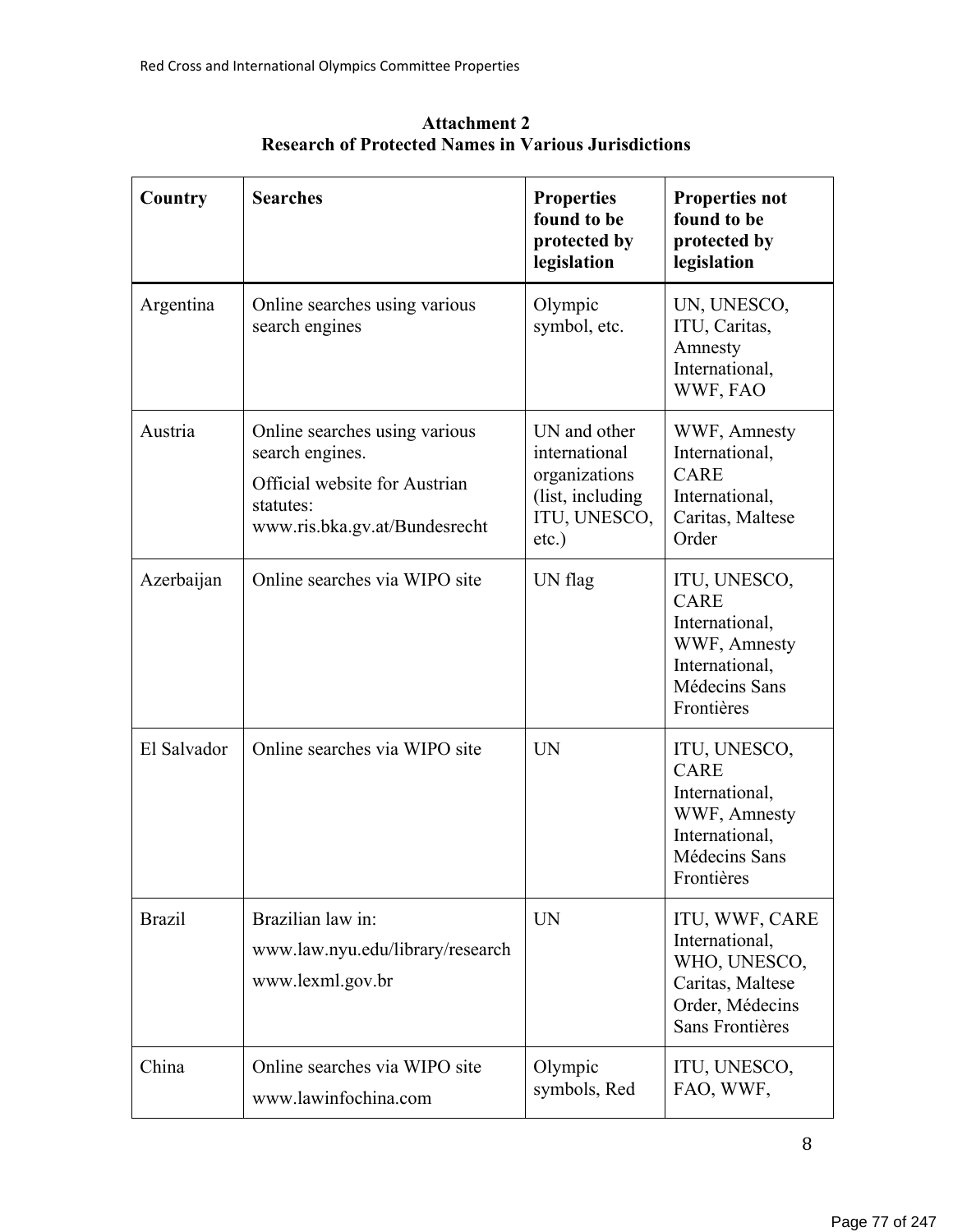| Country   | <b>Searches</b>                                            | <b>Properties</b><br>found to be<br>protected by<br>legislation | <b>Properties not</b><br>found to be<br>protected by<br>legislation                                    |
|-----------|------------------------------------------------------------|-----------------------------------------------------------------|--------------------------------------------------------------------------------------------------------|
|           |                                                            | Cross                                                           | Caritas, CARE<br>International,<br>Amnesty<br>International                                            |
| France    | French Government website:<br>www.legifrance.gouv.fr       | Olympique                                                       | UN, UNESCO,<br><b>ITU, CARE</b><br>International                                                       |
| Germany   | Ministry of Justice website:<br>www.bundesrecht.juris.de   | Olympia, Red<br>Cross, Solingen                                 | UN, UNESCO,<br>ITU, WHO, CARE<br>International,<br>Caritas, Maltese<br>Order, Amnesty<br>International |
| India     | Ministry of Justice website:<br>www.indiacode.nic.in       | Red Cross,<br><b>UNESCO</b>                                     | UN, WHO,<br>Olympics, WWF,<br>WHO, Maltese<br>Order, CARE<br>International                             |
| Italy     | <b>Intellectual Property Code</b><br>www.dejure.giuffre.it | Red Cross,<br>Olympics (for<br>Turin, 2006,<br>only)            | UN, UNESCO,<br>Caritas, FAO,<br>WWF, ITU, CARE<br>International,<br>Amnesty<br>International           |
| Japan     | www.japaneselawtranslation.go                              | Red Cross                                                       | Olympics, CARE<br>International,<br>WWF, Maltese<br>Order, Caritas,<br>Miserior                        |
| Mexico    | Online searches using various<br>search engines            | <b>Red Cross</b>                                                | ITU, UNESCO,<br>WHO, Amnesty<br>International                                                          |
| Singapore | Online searches using various<br>search engines            | <b>Red Cross</b>                                                | UN, UNESCO,<br>ITU, WHO, CARE<br>International,                                                        |